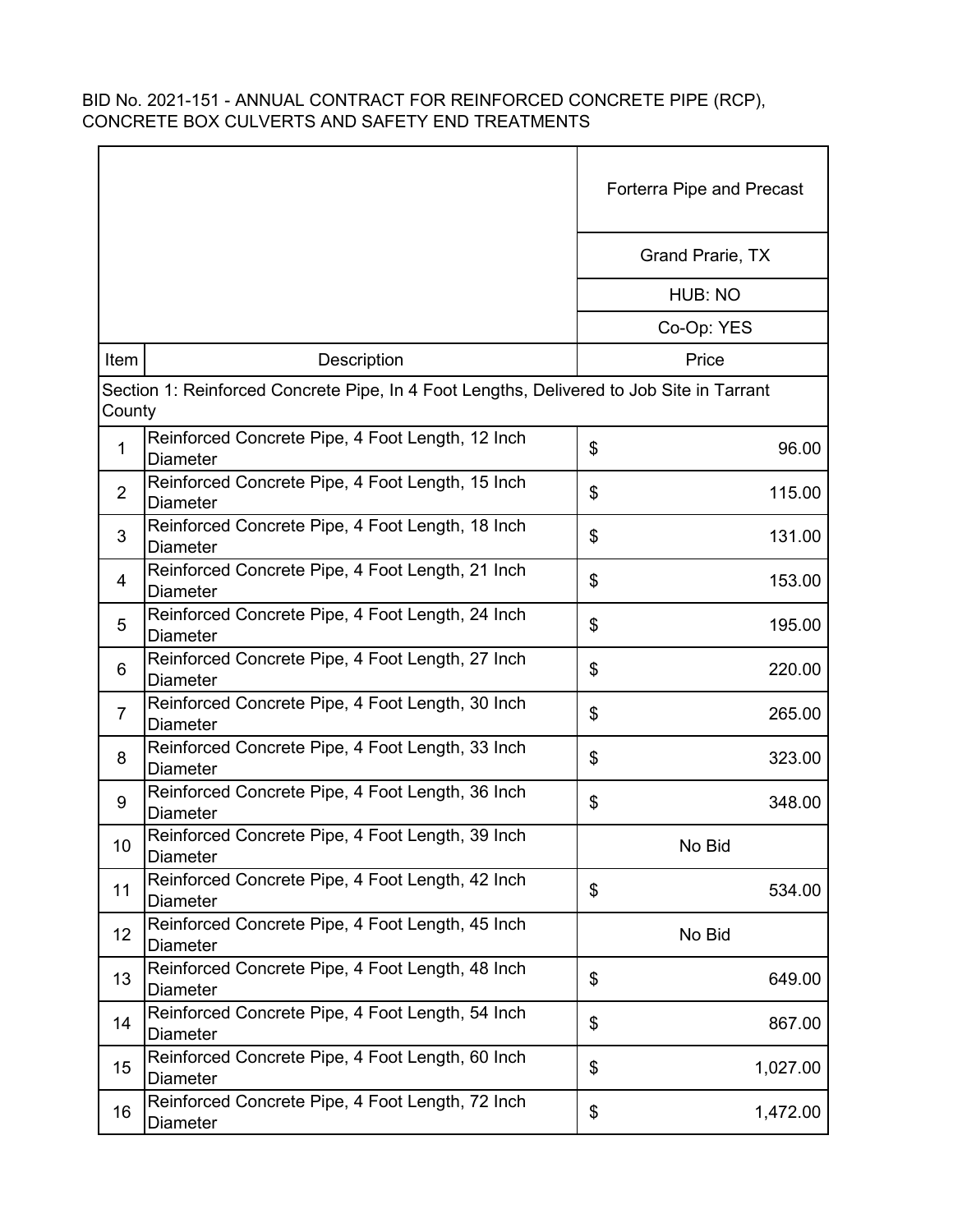|        |                                                                                          | <b>Forterra Pipe and Precast</b> |
|--------|------------------------------------------------------------------------------------------|----------------------------------|
|        |                                                                                          | Grand Prarie, TX                 |
|        |                                                                                          | HUB: NO                          |
|        |                                                                                          | Co-Op: YES                       |
| Item   | Description                                                                              | Price                            |
| County | Section 1: Reinforced Concrete Pipe, In 4 Foot Lengths, Delivered to Job Site in Tarrant |                                  |
|        | Percentage Discount for Similar Items Not Specified Above:                               | 5%                               |
|        | Discount if Picked Up from Plant:                                                        | 3%                               |
|        | Location of Plant:                                                                       | Grand Prarie, TX                 |
|        | Hours of Operation:                                                                      | 7:00-5:00                        |
|        | Normal Delivery Time After Receipt of Order:                                             | 48                               |
|        | Delivery Time for Emergency Orders:                                                      | same day                         |
|        | <b>Additional Cost:</b>                                                                  | 0                                |
| County | Section 2: Reinforced Concrete Pipe, In 6 Foot Lengths, Delivered to Job Site in Tarrant |                                  |
| 17     | Reinforced Concrete Pipe, 6 Foot Length, 12 Inch<br><b>Diameter</b>                      | \$<br>126.00                     |
| 18     | Reinforced Concrete Pipe, 6 Foot Length, 15 Inch<br><b>Diameter</b>                      | \$<br>151.00                     |
| 19     | Reinforced Concrete Pipe, 6 Foot Length, 18 Inch<br><b>Diameter</b>                      | \$<br>174.00                     |
| 20     | Reinforced Concrete Pipe, 6 Foot Length, 21 Inch<br><b>Diameter</b>                      | \$<br>204.00                     |
| 21     | Reinforced Concrete Pipe, 6 Foot Length, 24 Inch<br><b>Diameter</b>                      | \$<br>256.00                     |
| 22     | Reinforced Concrete Pipe, 6 Foot Length, 27 Inch<br><b>Diameter</b>                      | \$<br>289.00                     |
| 23     | Reinforced Concrete Pipe, 6 Foot Length, 30 Inch<br>Diameter                             | \$<br>348.00                     |
| 24     | Reinforced Concrete Pipe, 6 Foot Length, 33 Inch<br><b>Diameter</b>                      | \$<br>426.00                     |
| 25     | Reinforced Concrete Pipe, 6 Foot Length, 36 Inch<br><b>Diameter</b>                      | \$<br>510.00                     |
| 26     | Reinforced Concrete Pipe, 6 Foot Length, 39 Inch<br><b>Diameter</b>                      | No Bid                           |
| 27     | Reinforced Concrete Pipe, 6 Foot Length, 42 Inch<br>Diameter                             | \$<br>702.00                     |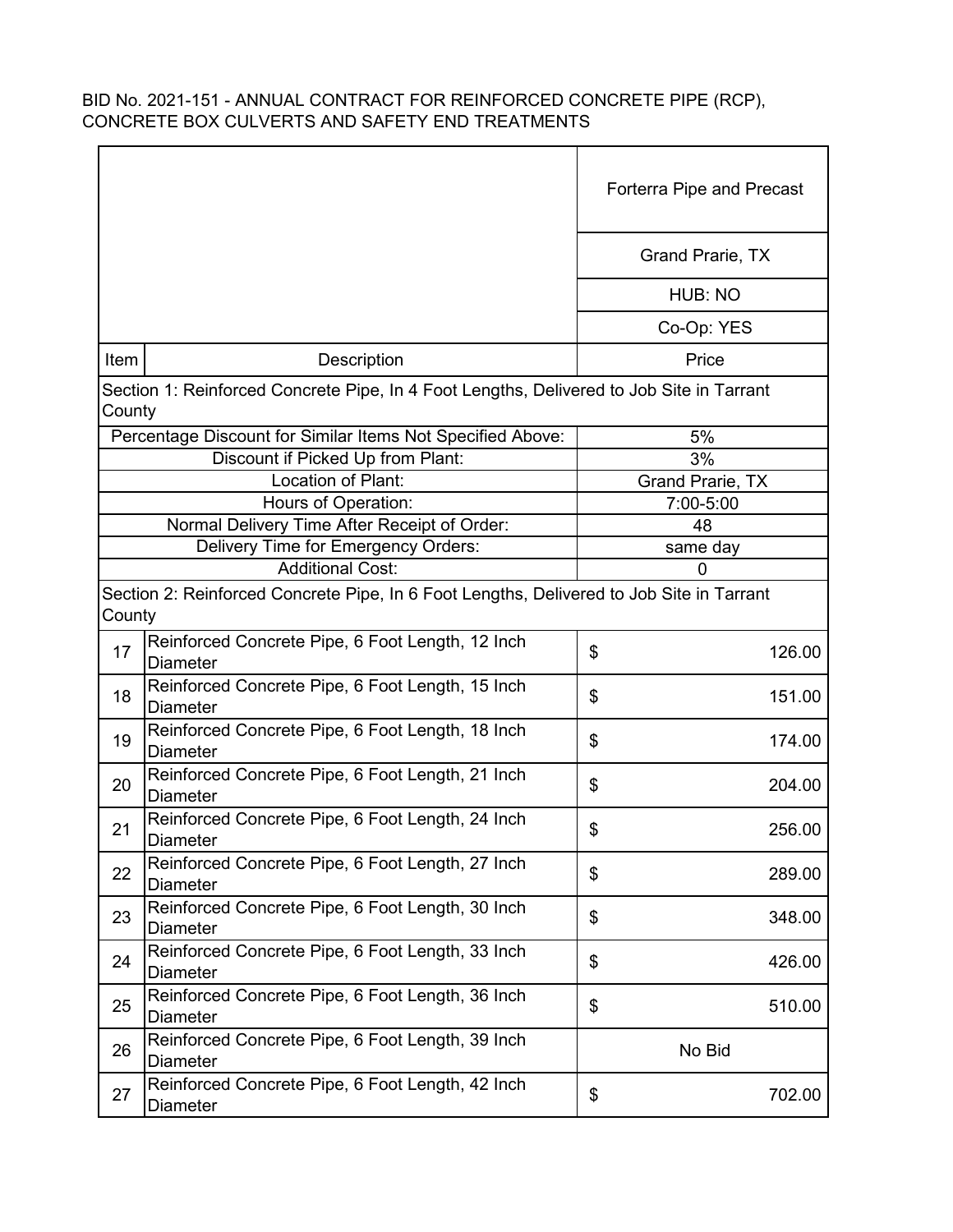|        |                                                                                          | Forterra Pipe and Precast |  |
|--------|------------------------------------------------------------------------------------------|---------------------------|--|
|        |                                                                                          | <b>Grand Prarie, TX</b>   |  |
|        |                                                                                          | HUB: NO                   |  |
|        |                                                                                          | Co-Op: YES                |  |
| Item   | Description                                                                              | Price                     |  |
| County | Section 2: Reinforced Concrete Pipe, In 6 Foot Lengths, Delivered to Job Site in Tarrant |                           |  |
| 28     | Reinforced Concrete Pipe, 6 Foot Length, 45 Inch<br><b>Diameter</b>                      | No Bid                    |  |
| 29     | Reinforced Concrete Pipe, 6 Foot Length, 48 Inch<br><b>Diameter</b>                      | \$<br>852.00              |  |
| 30     | Reinforced Concrete Pipe, 6 Foot Length, 54 Inch<br><b>Diameter</b>                      | \$<br>1,146.00            |  |
| 31     | Reinforced Concrete Pipe, 6 Foot Length, 60 Inch<br><b>Diameter</b>                      | \$<br>1,350.00            |  |
| 32     | Reinforced Concrete Pipe, 6 Foot Length, 72 Inch<br><b>Diameter</b>                      | \$<br>1,938.00            |  |
|        | Percentage Discount for Similar Items Not Specified Above:                               | 5%                        |  |
|        | Discount if Picked Up from Plant:                                                        | 3%                        |  |
|        | Location of Plant:                                                                       | Grand Prarie, TX          |  |
|        | Hours of Operation:                                                                      | 7:00-5:00                 |  |
|        | Normal Delivery Time After Receipt of Order:                                             | 48                        |  |
|        | Delivery Time for Emergency Orders:                                                      | same day                  |  |
|        | <b>Additional Cost:</b>                                                                  | 0                         |  |
| County | Section 3: Reinforced Concrete Pipe, In 8 Foot Lengths, Delivered to Job Site in Tarrant |                           |  |
| 33     | Reinforced Concrete Pipe, 8 Foot Length, 12 Inch<br><b>Diameter</b>                      | \$<br>168.00              |  |
| 34     | Reinforced Concrete Pipe, 8 Foot Length, 15 Inch<br><b>Diameter</b>                      | \$<br>232.00              |  |
| 35     | Reinforced Concrete Pipe, 8 Foot Length, 18 Inch<br><b>Diameter</b>                      | \$<br>232.00              |  |
| 36     | Reinforced Concrete Pipe, 8 Foot Length, 21 Inch<br><b>Diameter</b>                      | \$<br>272.00              |  |
| 37     | Reinforced Concrete Pipe, 8 Foot Length, 24 Inch<br><b>Diameter</b>                      | \$<br>336.00              |  |
| 38     | Reinforced Concrete Pipe, 8 Foot Length, 27 Inch<br>Diameter                             | \$<br>384.00              |  |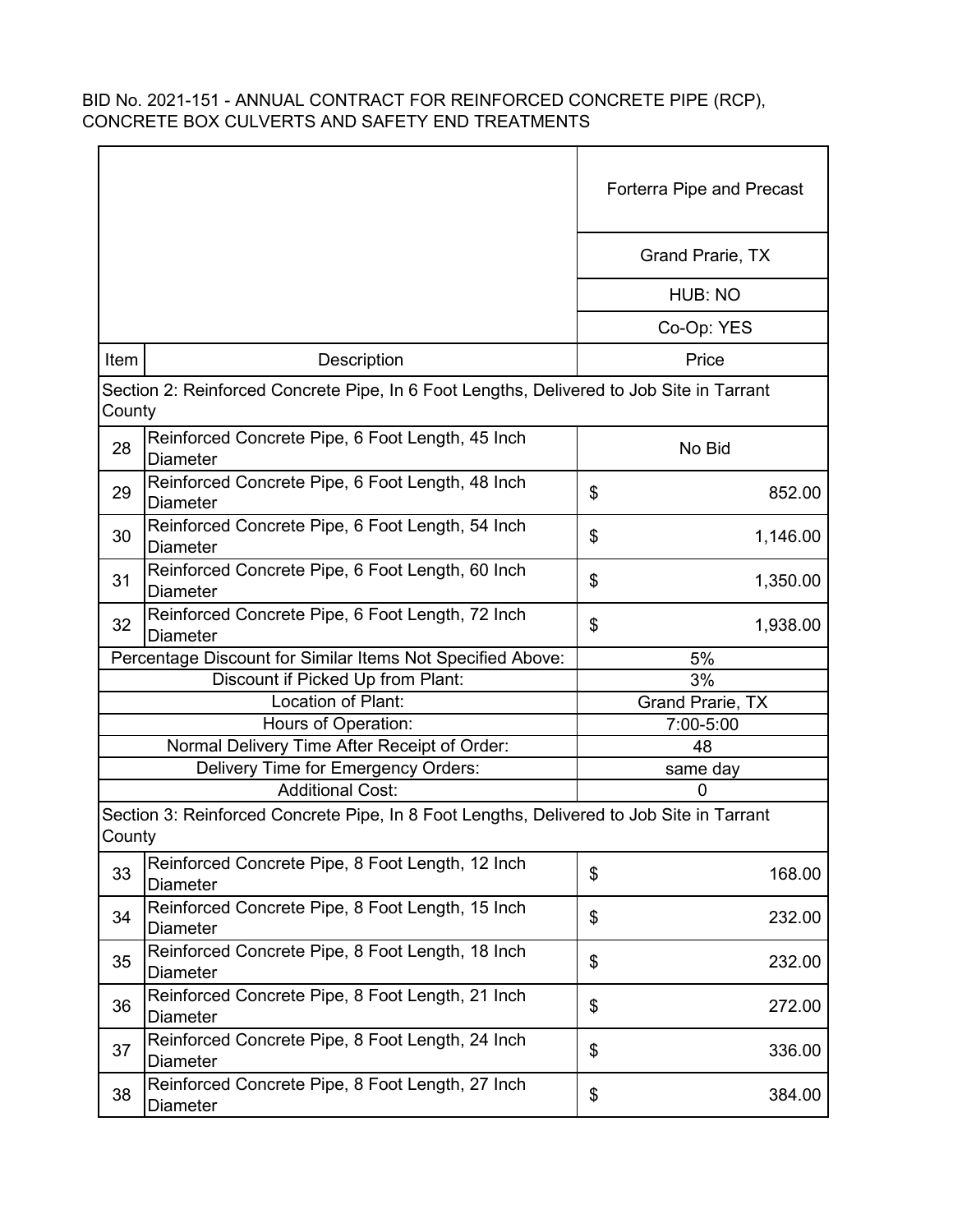|                                                                                                                     |                                                                                          | Forterra Pipe and Precast |
|---------------------------------------------------------------------------------------------------------------------|------------------------------------------------------------------------------------------|---------------------------|
|                                                                                                                     |                                                                                          | Grand Prarie, TX          |
|                                                                                                                     |                                                                                          | HUB: NO                   |
|                                                                                                                     |                                                                                          | Co-Op: YES                |
| Item                                                                                                                | Description                                                                              | Price                     |
| County                                                                                                              | Section 3: Reinforced Concrete Pipe, In 8 Foot Lengths, Delivered to Job Site in Tarrant |                           |
| 39                                                                                                                  | Reinforced Concrete Pipe, 8 Foot Length, 30 Inch<br><b>Diameter</b>                      | \$<br>464.00              |
| 40                                                                                                                  | Reinforced Concrete Pipe, 8 Foot Length, 33 Inch<br><b>Diameter</b>                      | \$<br>568.00              |
| 41                                                                                                                  | Reinforced Concrete Pipe, 8 Foot Length, 36 Inch<br><b>Diameter</b>                      | \$<br>680.00              |
| 42                                                                                                                  | Reinforced Concrete Pipe, 8 Foot Length, 39 Inch<br><b>Diameter</b>                      | No Bid                    |
| 43                                                                                                                  | Reinforced Concrete Pipe, 8 Foot Length, 42 Inch<br><b>Diameter</b>                      | \$<br>936.00              |
| 44                                                                                                                  | Reinforced Concrete Pipe, 8 Foot Length, 45 Inch<br><b>Diameter</b>                      | No Bid                    |
| 45                                                                                                                  | Reinforced Concrete Pipe, 8 Foot Length, 48 Inch<br><b>Diameter</b>                      | \$<br>1,136.00            |
| 46                                                                                                                  | Reinforced Concrete Pipe, 8 Foot Length, 54 Inch<br><b>Diameter</b>                      | \$<br>1,528.00            |
| 47                                                                                                                  | Reinforced Concrete Pipe, 8 Foot Length, 60 Inch<br><b>Diameter</b>                      | \$<br>1,800.00            |
| 48                                                                                                                  | Reinforced Concrete Pipe, 8 Foot Length, 72 Inch<br><b>Diameter</b>                      | \$<br>2,584.00            |
|                                                                                                                     | Percentage Discount for Similar Items Not Specified Above:                               | 5%                        |
|                                                                                                                     | Discount if Picked Up from Plant:                                                        | 3%                        |
|                                                                                                                     | Location of Plant:                                                                       | <b>Grand Prarie, TX</b>   |
|                                                                                                                     | Hours of Operation:                                                                      | 7:00-5:00                 |
|                                                                                                                     | Normal Delivery Time After Receipt of Order:                                             | 48                        |
|                                                                                                                     | Delivery Time for Emergency Orders:                                                      | same day                  |
|                                                                                                                     | <b>Additional Cost:</b>                                                                  | $\mathbf 0$               |
| Section 4: Concrete Box Culverts, Direct Drive in 4 Foot Lengths, Delivered to Job Site in<br><b>Tarrant County</b> |                                                                                          |                           |
| 49                                                                                                                  | Concrete Box Culvert, Direct Drive, 4 Foot Length, 3' x<br>$2^{\prime}$                  | \$<br>560.00              |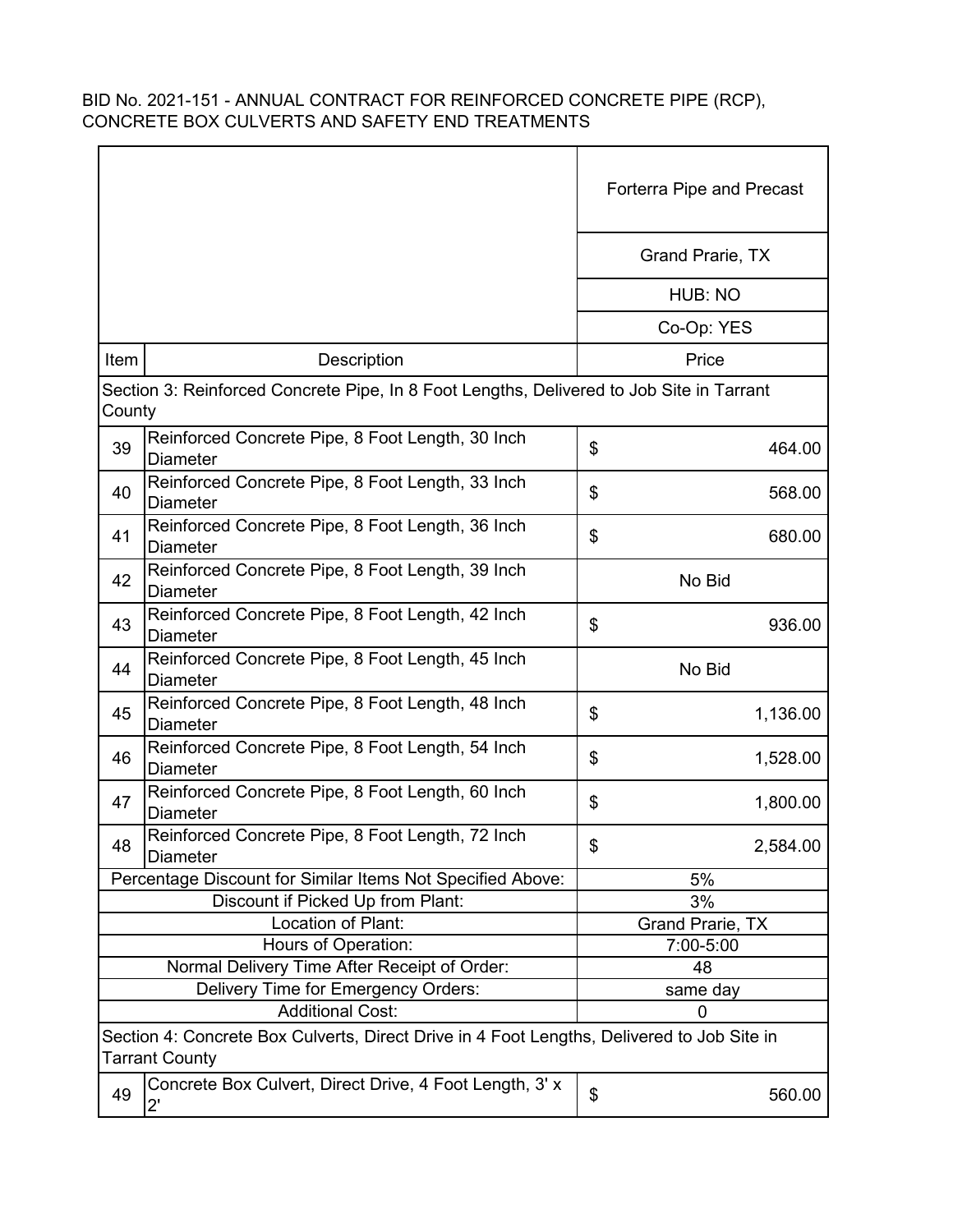|      |                                                                                                                     | <b>Forterra Pipe and Precast</b> |
|------|---------------------------------------------------------------------------------------------------------------------|----------------------------------|
|      |                                                                                                                     | Grand Prarie, TX                 |
|      |                                                                                                                     | HUB: NO                          |
|      |                                                                                                                     | Co-Op: YES                       |
| Item | Description                                                                                                         | Price                            |
|      | Section 4: Concrete Box Culverts, Direct Drive in 4 Foot Lengths, Delivered to Job Site in<br><b>Tarrant County</b> |                                  |
| 50   | Concrete Box Culvert, Direct Drive, 4 Foot Length, 3' x<br>3'                                                       | \$<br>585.00                     |
| 51   | Concrete Box Culvert, Direct Drive, 4 Foot Length, 4' x<br>$2^{\prime}$                                             | \$<br>659.00                     |
| 52   | Concrete Box Culvert, Direct Drive, 4 Foot Length, 4' x<br>3'                                                       | \$<br>758.00                     |
| 53   | Concrete Box Culvert, Direct Drive, 4 Foot Length, 4' x<br>4'                                                       | \$<br>857.00                     |
| 54   | Concrete Box Culvert, Direct Drive, 4 Foot Length, 5' x<br>3'                                                       | \$<br>947.00                     |
| 55   | Concrete Box Culvert, Direct Drive, 4 Foot Length, 5' x<br>4'                                                       | \$<br>1,046.00                   |
| 56   | Concrete Box Culvert, Direct Drive, 4 Foot Length, 5' x<br>5'                                                       | \$<br>1,142.00                   |
| 57   | Concrete Box Culvert, Direct Drive, 4 Foot Length, 6' x<br>3'                                                       | \$<br>1,244.00                   |
| 58   | Concrete Box Culvert, Direct Drive, 4 Foot Length, 6' x                                                             | \$<br>1,356.00                   |
| 59   | Concrete Box Culvert, Direct Drive, 4 Foot Length, 6' x<br>5'                                                       | \$<br>1,472.00                   |
| 60   | Concrete Box Culvert, Direct Drive, 4 Foot Length, 6' x<br>6'                                                       | \$<br>1,584.00                   |
| 61   | Concrete Box Culvert, Direct Drive, 4 Foot Length, 7' x<br>4'                                                       | \$<br>1,660.00                   |
| 62   | Concrete Box Culvert, Direct Drive, 4 Foot Length, 7' x<br>5'                                                       | \$<br>1,788.00                   |
| 63   | Concrete Box Culvert, Direct Drive, 4 Foot Length, 7' x<br>6'                                                       | \$<br>1,920.00                   |
| 64   | Concrete Box Culvert, Direct Drive, 4 Foot Length, 7' x<br>7'                                                       | \$<br>2,044.00                   |
|      | Percentage Discount for Similar Items Not Specified Above:                                                          | 5%                               |
|      | Discount if Picked Up from Plant:                                                                                   | 3%                               |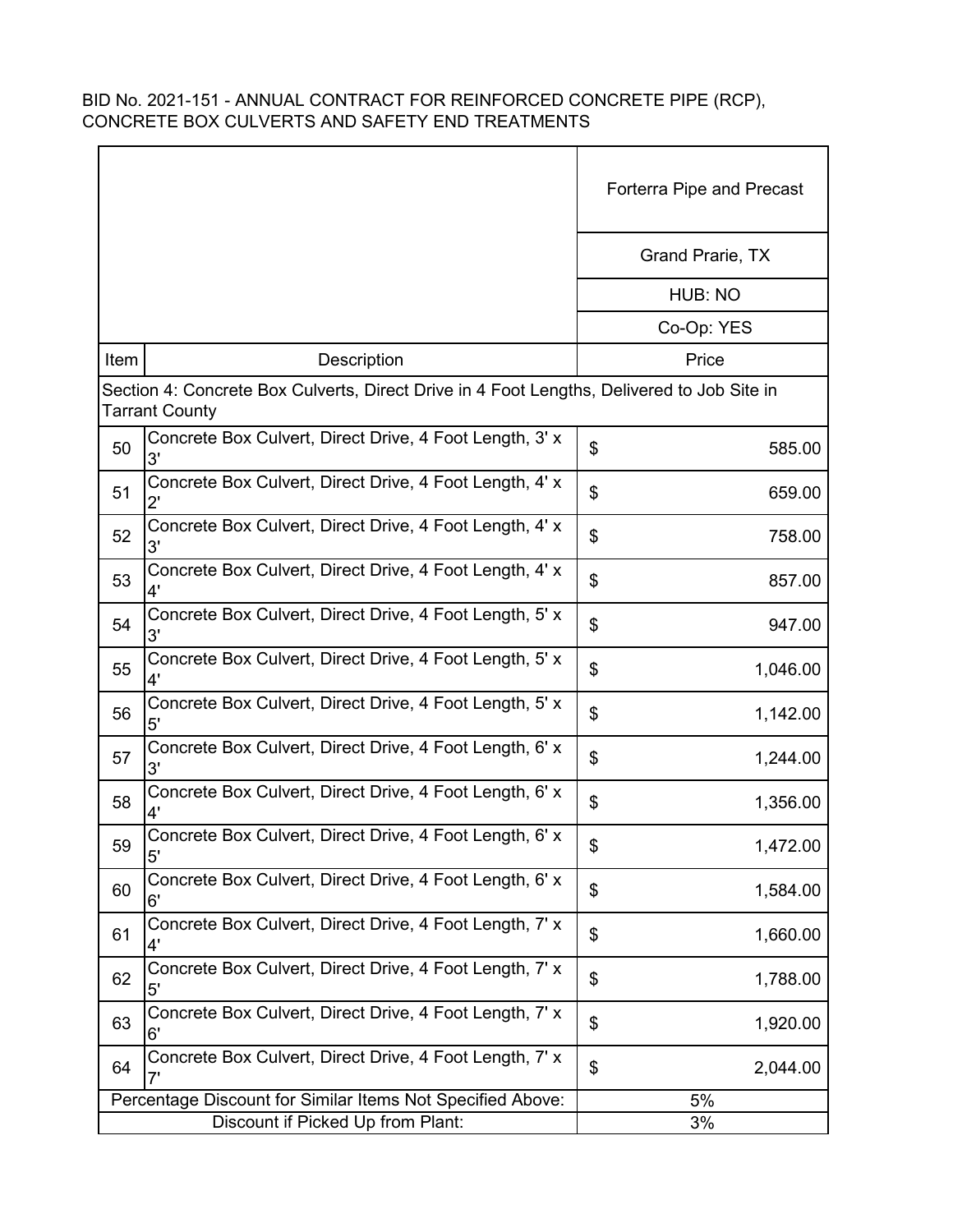|      |                                                                                                                     | <b>Forterra Pipe and Precast</b> |
|------|---------------------------------------------------------------------------------------------------------------------|----------------------------------|
|      |                                                                                                                     | Grand Prarie, TX                 |
|      |                                                                                                                     | HUB: NO                          |
|      |                                                                                                                     | Co-Op: YES                       |
| Item | <b>Description</b>                                                                                                  | Price                            |
|      | Section 4: Concrete Box Culverts, Direct Drive in 4 Foot Lengths, Delivered to Job Site in<br><b>Tarrant County</b> |                                  |
|      | Location of Plant:                                                                                                  | Grand Prarie, TX                 |
|      | Hours of Operation:                                                                                                 | 7:00-5:00                        |
|      | Normal Delivery Time After Receipt of Order:                                                                        | 48                               |
|      | Delivery Time for Emergency Orders:                                                                                 | same day                         |
|      | <b>Additional Cost:</b>                                                                                             | 0                                |
|      | Section 5: Concrete Box Culverts, Direct Drive in 6 Foot Lengths, Delivered to Job Site in<br><b>Tarrant County</b> |                                  |
| 65   | Concrete Box Culvert, Direct Drive, 6 Foot Length, 3' x<br>$2^{\prime}$                                             | \$<br>804.00                     |
| 66   | Concrete Box Culvert, Direct Drive, 6 Foot Length, 3' x<br>3'                                                       | \$<br>834.00                     |
| 67   | Concrete Box Culvert, Direct Drive, 6 Foot Length, 4' x<br>$2^{\prime}$                                             | \$<br>936.00                     |
| 68   | Concrete Box Culvert, Direct Drive, 6 Foot Length, 4' x<br>3'                                                       | \$<br>1,080.00                   |
| 69   | Concrete Box Culvert, Direct Drive, 6 Foot Length, 4' x<br>4'                                                       | \$<br>1,224.00                   |
| 70   | Concrete Box Culvert, Direct Drive, 6 Foot Length, 5' x<br>3'                                                       | \$<br>1,350.00                   |
| 71   | Concrete Box Culvert, Direct Drive, 6 Foot Length, 5' x<br>4'                                                       | \$<br>1,488.00                   |
| 72   | Concrete Box Culvert, Direct Drive, 6 Foot Length, 5' x<br>5'                                                       | \$<br>1,626.00                   |
| 73   | Concrete Box Culvert, Direct Drive, 6 Foot Length, 6' x<br>3'                                                       | \$<br>1,770.00                   |
| 74   | Concrete Box Culvert, Direct Drive, 6 Foot Length, 6' x<br>4'                                                       | \$<br>1,926.00                   |
| 75   | Concrete Box Culvert, Direct Drive, 6 Foot Length, 6' x<br>5'                                                       | \$<br>2,100.00                   |
| 76   | Concrete Box Culvert, Direct Drive, 6 Foot Length, 6' x<br>6'                                                       | \$<br>2,256.00                   |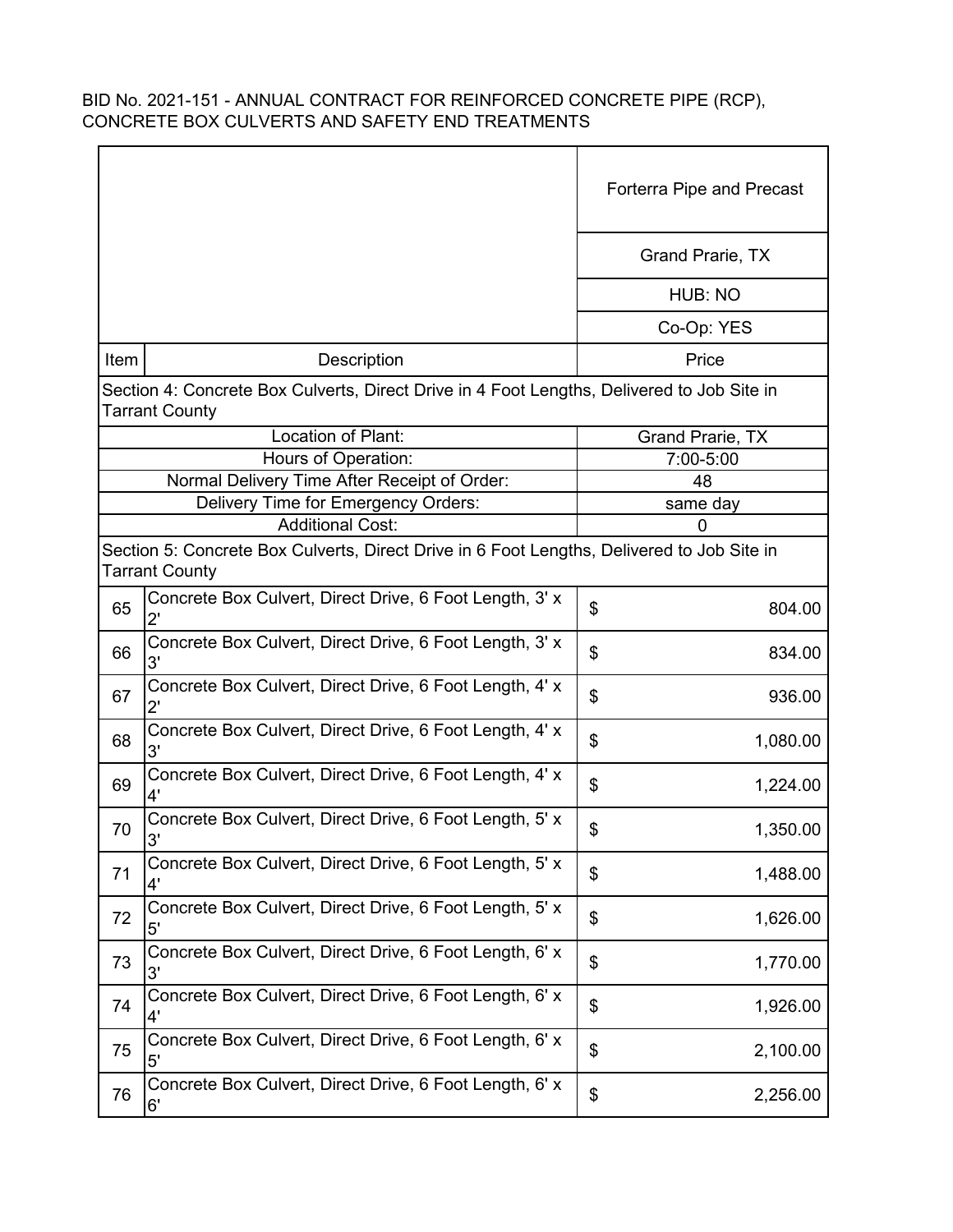|      |                                                                                                                     | <b>Forterra Pipe and Precast</b> |
|------|---------------------------------------------------------------------------------------------------------------------|----------------------------------|
|      |                                                                                                                     | Grand Prarie, TX                 |
|      |                                                                                                                     | HUB: NO                          |
|      |                                                                                                                     | Co-Op: YES                       |
| Item | Description                                                                                                         | Price                            |
|      | Section 5: Concrete Box Culverts, Direct Drive in 6 Foot Lengths, Delivered to Job Site in<br><b>Tarrant County</b> |                                  |
| 77   | Concrete Box Culvert, Direct Drive, 6 Foot Length, 7' x<br>4'                                                       | \$<br>2,364.00                   |
| 78   | Concrete Box Culvert, Direct Drive, 6 Foot Length, 7' x<br>5'                                                       | \$<br>2,550.00                   |
| 79   | Concrete Box Culvert, Direct Drive, 6 Foot Length, 7' x<br>6'                                                       | \$<br>2,742.00                   |
| 80   | Concrete Box Culvert, Direct Drive, 6 Foot Length, 7' x                                                             | \$<br>2,910.00                   |
|      | Percentage Discount for Similar Items Not Specified Above:                                                          | 5%                               |
|      | Discount if Picked Up from Plant:                                                                                   | 3%                               |
|      | Location of Plant:                                                                                                  | Grand Prarie, TX                 |
|      | Hours of Operation:                                                                                                 | 7:00-5:00                        |
|      | Normal Delivery Time After Receipt of Order:                                                                        | 48                               |
|      | Delivery Time for Emergency Orders:                                                                                 | same day                         |
|      | <b>Additional Cost:</b>                                                                                             | $\mathbf 0$                      |
|      | Section 6: Concrete Box Culverts, Direct Drive in 8 Foot Lengths, Delivered to Job Site in<br><b>Tarrant County</b> |                                  |
| 81   | Concrete Box Culvert, Direct Drive, 8 Foot Length, 3' x<br>2'                                                       | \$<br>1,072.00                   |
| 82   | Concrete Box Culvert, Direct Drive, 8 Foot Length, 3' x<br>3'                                                       | \$<br>1,112.00                   |
| 83   | Concrete Box Culvert, Direct Drive, 8 Foot Length, 4' x<br>$2^{\prime}$                                             | \$<br>1,284.00                   |
| 84   | Concrete Box Culvert, Direct Drive, 8 Foot Length, 4' x<br>3'                                                       | \$<br>1,440.00                   |
| 85   | Concrete Box Culvert, Direct Drive, 8 Foot Length, 4' x<br>4'                                                       | \$<br>1,632.00                   |
| 86   | Concrete Box Culvert, Direct Drive, 8 Foot Length, 5' x<br>3'                                                       | \$<br>1,800.00                   |
| 87   | Concrete Box Culvert, Direct Drive, 8 Foot Length, 5' x<br>4'                                                       | \$<br>1,984.00                   |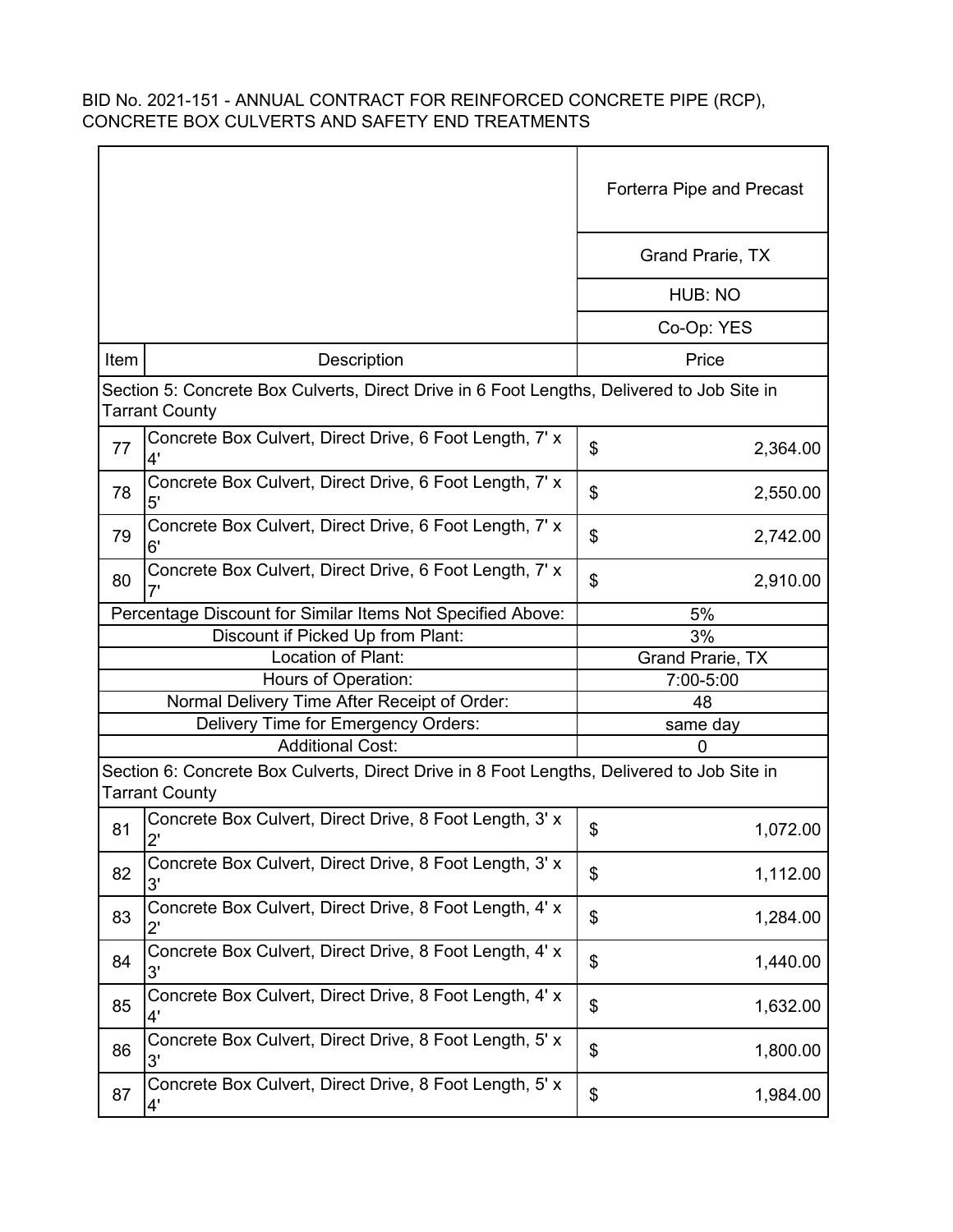|      |                                                                                                                              | Forterra Pipe and Precast |  |
|------|------------------------------------------------------------------------------------------------------------------------------|---------------------------|--|
|      |                                                                                                                              | Grand Prarie, TX          |  |
|      |                                                                                                                              | HUB: NO                   |  |
|      |                                                                                                                              | Co-Op: YES                |  |
| Item | Description                                                                                                                  | Price                     |  |
|      | Section 6: Concrete Box Culverts, Direct Drive in 8 Foot Lengths, Delivered to Job Site in<br><b>Tarrant County</b>          |                           |  |
| 88   | Concrete Box Culvert, Direct Drive, 8 Foot Length, 5' x<br>5'                                                                | \$<br>2,168.00            |  |
| 89   | Concrete Box Culvert, Direct Drive, 8 Foot Length, 6' x<br>3'                                                                | \$<br>2,360.00            |  |
| 90   | Concrete Box Culvert, Direct Drive, 8 Foot Length, 6' x<br>4'                                                                | \$<br>2,568.00            |  |
| 91   | Concrete Box Culvert, Direct Drive, 8 Foot Length, 6' x<br>5'                                                                | \$<br>2,800.00            |  |
| 92   | Concrete Box Culvert, Direct Drive, 8 Foot Length, 6' x<br>6'                                                                | \$<br>3,008.00            |  |
| 93   | Concrete Box Culvert, Direct Drive, 8 Foot Length, 7' x<br>4'                                                                | \$<br>3,152.00            |  |
| 94   | Concrete Box Culvert, Direct Drive, 8 Foot Length, 7' x<br>5'                                                                | \$<br>3,400.00            |  |
| 95   | Concrete Box Culvert, Direct Drive, 8 Foot Length, 7' x<br>6'                                                                | \$<br>3,656.00            |  |
| 96   | Concrete Box Culvert, Direct Drive, 8 Foot Length, 7' x                                                                      | \$<br>3,880.00            |  |
|      | Percentage Discount for Similar Items Not Specified Above:                                                                   | 5%                        |  |
|      | Discount if Picked Up from Plant:                                                                                            | 3%                        |  |
|      | Location of Plant:                                                                                                           | <b>Grand Prarie, TX</b>   |  |
|      | Hours of Operation:                                                                                                          | 7:00-5:00                 |  |
|      | Normal Delivery Time After Receipt of Order:                                                                                 | 48                        |  |
|      | Delivery Time for Emergency Orders:                                                                                          | same day                  |  |
|      | <b>Additional Cost:</b>                                                                                                      | 0                         |  |
|      | Section 7: Concrete Box Culverts, Fill Height Two Feet, In 4 Foot Lengths, Delivered to Job<br><b>Site in Tarrant County</b> |                           |  |
| 97   | Concrete Box Culvert, Fill Height Two Feet, 4 Foot<br>Length, $3' \times 2'$                                                 | \$<br>560.00              |  |
| 98   | Concrete Box Culvert, Fill Height Two Feet, 4 Foot<br>Length, 3' x '3                                                        | \$<br>585.00              |  |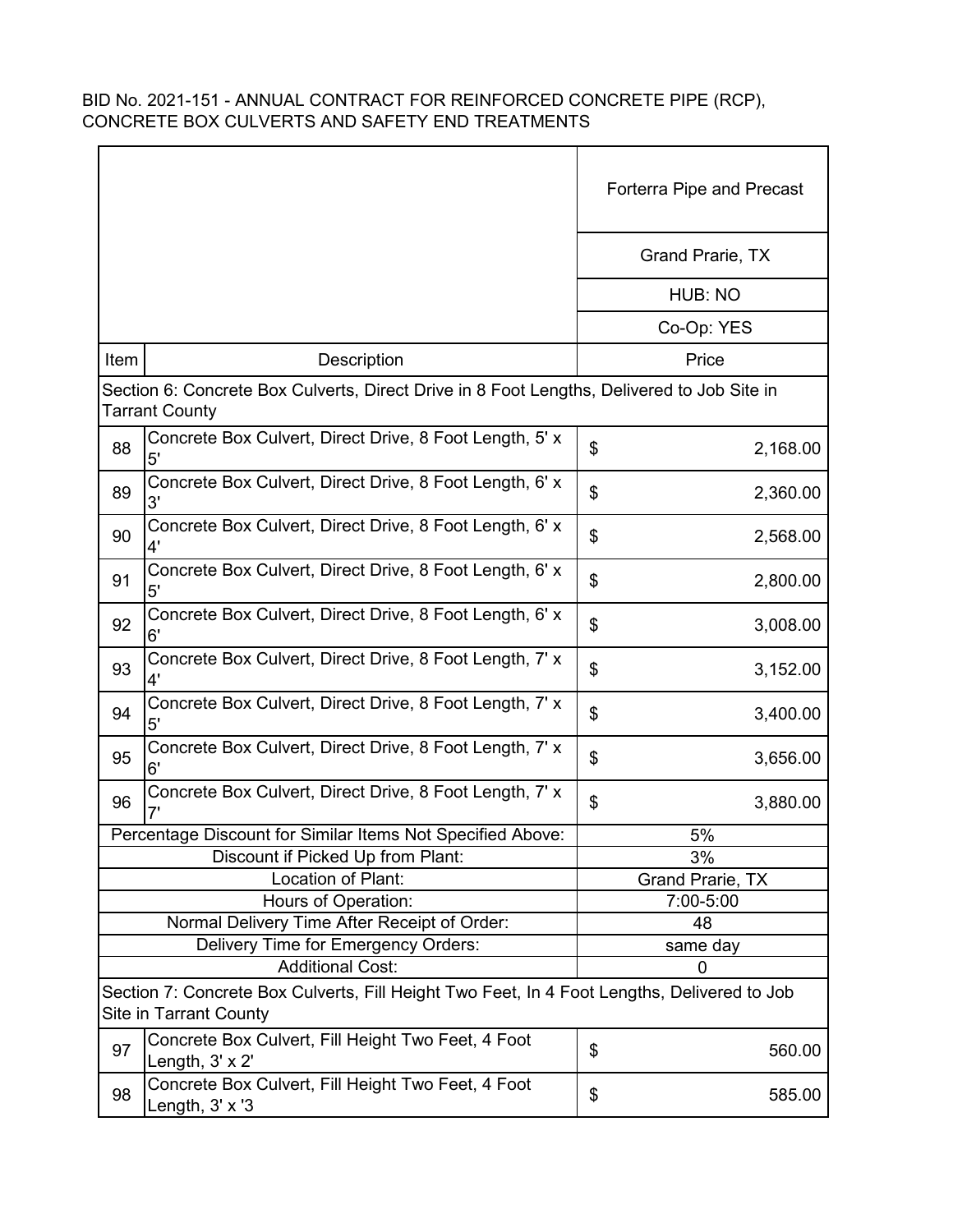|      |                                                                                                                              | Forterra Pipe and Precast     |
|------|------------------------------------------------------------------------------------------------------------------------------|-------------------------------|
|      |                                                                                                                              | Grand Prarie, TX              |
|      |                                                                                                                              | HUB: NO                       |
|      |                                                                                                                              | Co-Op: YES                    |
| Item | <b>Description</b>                                                                                                           | Price                         |
|      | Section 7: Concrete Box Culverts, Fill Height Two Feet, In 4 Foot Lengths, Delivered to Job<br><b>Site in Tarrant County</b> |                               |
| 99   | Concrete Box Culvert, Fill Height Two Feet, 4 Foot<br>Length, 4' x 2'                                                        | \$<br>659.00                  |
| 100  | Concrete Box Culvert, Fill Height Two Feet, 4 Foot<br>Length, 4' x 3'                                                        | \$<br>785.00                  |
| 101  | Concrete Box Culvert, Fill Height Two Feet, 4 Foot<br>Length, 4' x 4'                                                        | \$<br>857.00                  |
| 102  | Concrete Box Culvert, Fill Height Two Feet, 4 Foot<br>Length, 5' x 3'                                                        | \$<br>947.00                  |
| 103  | Concrete Box Culvert, Fill Height Two Feet, 4 Foot<br>Length, $5' \times 4'$                                                 | \$<br>1,046.00                |
| 104  | Concrete Box Culvert, Fill Height Two Feet, 4 Foot<br>Length, $5' \times 5'$                                                 | \$<br>1,142.00                |
| 105  | Concrete Box Culvert, Fill Height Two Feet, 4 Foot<br>Length, 6' x 3'                                                        | \$<br>1,244.00                |
| 106  | Concrete Box Culvert, Fill Height Two Feet, 4 Foot<br>Length, 6' x 4'                                                        | \$<br>1,356.00                |
| 107  | Concrete Box Culvert, Fill Height Two Feet, 4 Foot<br>Length, $6' \times 5'$                                                 | \$<br>1,472.00                |
| 108  | Concrete Box Culvert, Fill Height Two Feet, 4 Foot<br>Length, $6' \times 6'$                                                 | \$<br>1,584.00                |
| 109  | Concrete Box Culvert, Fill Height Two Feet, 4 Foot<br>Length, 7' x 4'                                                        | \$<br>1,660.00                |
| 110  | Concrete Box Culvert, Fill Height Two Feet, 4 Foot<br>Length, 7' x 5'                                                        | \$<br>1,788.00                |
| 111  | Concrete Box Culvert, Fill Height Two Feet, 4 Foot<br>Length, $7' \times 6'$                                                 | \$<br>1,920.00                |
| 112  | Concrete Box Culvert, Fill Height Two Feet, 4 Foot<br>Length, 7' x 7'                                                        | \$<br>2,044.00                |
|      | Percentage Discount for Similar Items Not Specified Above:                                                                   | 5%                            |
|      | Discount if Picked Up from Plant:                                                                                            | 3%                            |
|      | Location of Plant:<br>Hours of Operation:                                                                                    | Grand Prarie, TX<br>7:00-5:00 |
|      |                                                                                                                              |                               |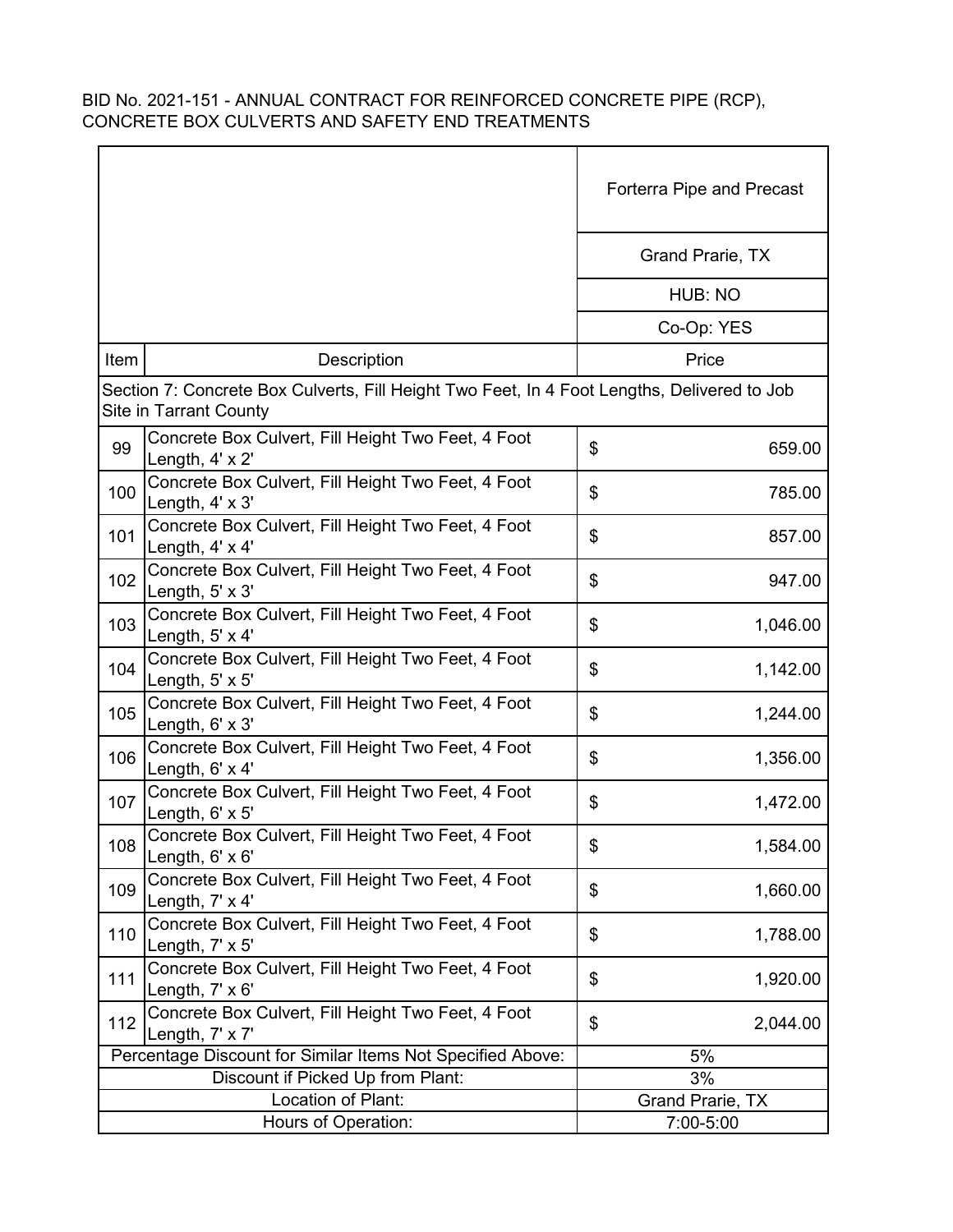|      |                                                                                                                              | Forterra Pipe and Precast |
|------|------------------------------------------------------------------------------------------------------------------------------|---------------------------|
|      |                                                                                                                              | Grand Prarie, TX          |
|      |                                                                                                                              | HUB: NO                   |
|      |                                                                                                                              | Co-Op: YES                |
| Item | <b>Description</b>                                                                                                           | Price                     |
|      | Section 7: Concrete Box Culverts, Fill Height Two Feet, In 4 Foot Lengths, Delivered to Job<br>Site in Tarrant County        |                           |
|      | Normal Delivery Time After Receipt of Order:                                                                                 | 48                        |
|      | Delivery Time for Emergency Orders:                                                                                          | same day                  |
|      | <b>Additional Cost:</b>                                                                                                      | 0                         |
|      | Section 8: Concrete Box Culverts, Fill Height Two Feet, In 6 Foot Lengths, Delivered to Job<br><b>Site in Tarrant County</b> |                           |
| 113  | Concrete Box Culvert, Fill Height Two Feet, 6 Foot<br>Length, $3' \times 2'$                                                 | \$<br>804.00              |
| 114  | Concrete Box Culvert, Fill Height Two Feet, 6 Foot<br>Length, $3' \times 3$                                                  | \$<br>834.00              |
| 115  | Concrete Box Culvert, Fill Height Two Feet, 6 Foot<br>Length, 4' x 2'                                                        | \$<br>936.00              |
| 116  | Concrete Box Culvert, Fill Height Two Feet, 6 Foot<br>Length, 4' x 3'                                                        | \$<br>1,080.00            |
| 117  | Concrete Box Culvert, Fill Height Two Feet, 6 Foot<br>Length, 4' x 4'                                                        | \$<br>1,224.00            |
| 118  | Concrete Box Culvert, Fill Height Two Feet, 6 Foot<br>Length, 5' x 3'                                                        | \$<br>1,350.00            |
| 119  | Concrete Box Culvert, Fill Height Two Feet, 6 Foot<br>Length, 5' x 4'                                                        | \$<br>1,488.00            |
| 120  | Concrete Box Culvert, Fill Height Two Feet, 6 Foot<br>Length, $5' \times 5'$                                                 | \$<br>1,626.00            |
| 121  | Concrete Box Culvert, Fill Height Two Feet, 6 Foot<br>Length, 6' x 3'                                                        | \$<br>1,770.00            |
| 122  | Concrete Box Culvert, Fill Height Two Feet, 6 Foot<br>Length, $6' \times 4'$                                                 | \$<br>1,926.00            |
| 123  | Concrete Box Culvert, Fill Height Two Feet, 6 Foot<br>Length, $6' \times 5'$                                                 | \$<br>2,100.00            |
| 124  | Concrete Box Culvert, Fill Height Two Feet, 6 Foot<br>Length, $6' \times 6'$                                                 | \$<br>2,256.00            |
| 125  | Concrete Box Culvert, Fill Height Two Feet, 6 Foot<br>Length, 7' x 4'                                                        | \$<br>2,364.00            |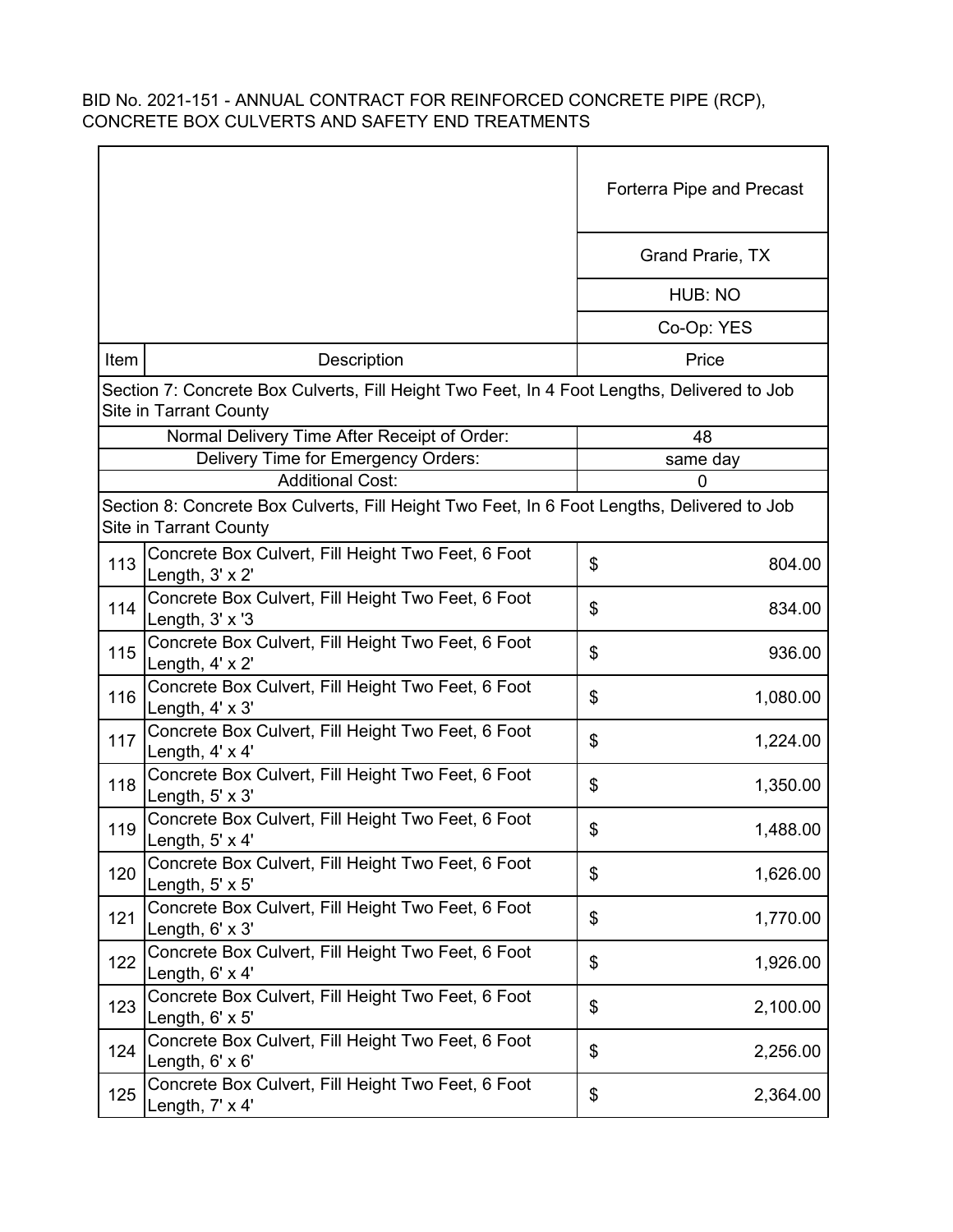|      |                                                                                                                       | <b>Forterra Pipe and Precast</b> |          |
|------|-----------------------------------------------------------------------------------------------------------------------|----------------------------------|----------|
|      |                                                                                                                       | Grand Prarie, TX                 |          |
|      |                                                                                                                       | HUB: NO                          |          |
|      |                                                                                                                       | Co-Op: YES                       |          |
| Item | Description                                                                                                           | Price                            |          |
|      | Section 8: Concrete Box Culverts, Fill Height Two Feet, In 6 Foot Lengths, Delivered to Job<br>Site in Tarrant County |                                  |          |
| 126  | Concrete Box Culvert, Fill Height Two Feet, 6 Foot<br>Length, 7' x 5'                                                 | \$                               | 2,550.00 |
| 127  | Concrete Box Culvert, Fill Height Two Feet, 6 Foot<br>Length, $7' \times 6'$                                          | \$                               | 2,742.00 |
| 128  | Concrete Box Culvert, Fill Height Two Feet, 6 Foot<br>Length, 7' x 7'                                                 | \$                               | 2,910.00 |
|      | Percentage Discount for Similar Items Not Specified Above:                                                            | 5%                               |          |
|      | Discount if Picked Up from Plant:                                                                                     | 3%                               |          |
|      | Location of Plant:                                                                                                    | Grand Prarie, TX                 |          |
|      | Hours of Operation:                                                                                                   | 7:00-5:00                        |          |
|      | Normal Delivery Time After Receipt of Order:                                                                          | 48                               |          |
|      | Delivery Time for Emergency Orders:                                                                                   | same day                         |          |
|      | <b>Additional Cost:</b>                                                                                               | $\Omega$                         |          |
|      | Section 9: Concrete Box Culverts, Fill Height Two Feet, In 8 Foot Lengths, Delivered to Job<br>Site in Tarrant County |                                  |          |
| 129  | Concrete Box Culvert, Fill Height Two Feet, 8 Foot<br>Length, $3' \times 2'$                                          | \$                               | 1,072.00 |
| 130  | Concrete Box Culvert, Fill Height Two Feet, 8 Foot<br>Length, $3' \times 3$                                           | \$                               | 1,112.00 |
| 131  | Concrete Box Culvert, Fill Height Two Feet, 8 Foot<br>Length, 4' x 2'                                                 | \$                               | 1,284.00 |
| 132  | Concrete Box Culvert, Fill Height Two Feet, 8 Foot<br>Length, 4' x 3'                                                 | \$                               | 1,440.00 |
| 133  | Concrete Box Culvert, Fill Height Two Feet, 8 Foot<br>Length, $4' \times 4'$                                          | \$                               | 1,632.00 |
| 134  | Concrete Box Culvert, Fill Height Two Feet, 8 Foot<br>Length, $5' \times 3'$                                          | \$                               | 1,800.00 |
| 135  | Concrete Box Culvert, Fill Height Two Feet, 8 Foot<br>Length, $5' \times 4'$                                          | \$                               | 1,984.00 |
| 136  | Concrete Box Culvert, Fill Height Two Feet, 8 Foot<br>Length, $5' \times 5'$                                          | \$                               | 2,168.00 |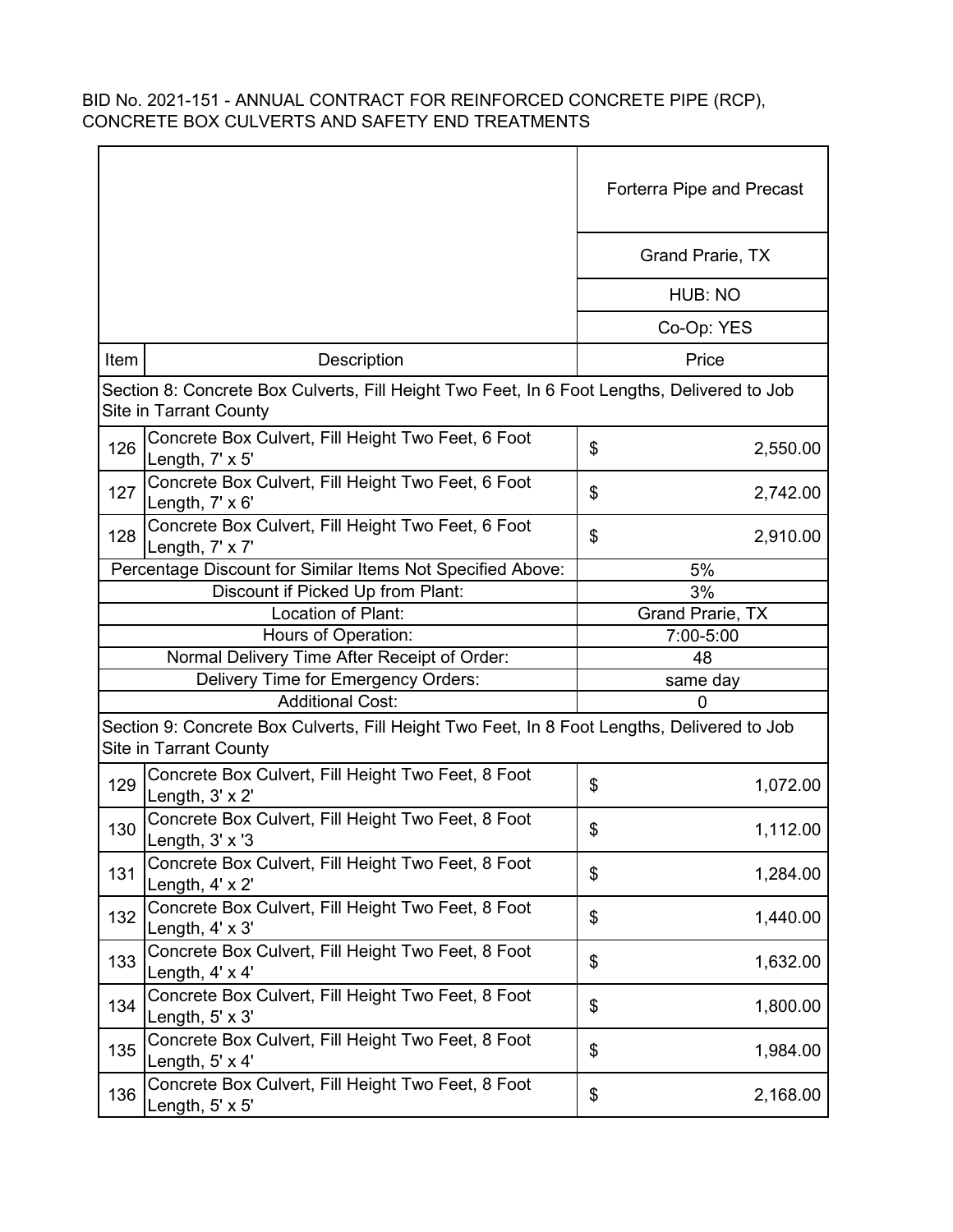|      |                                                                                                                       | Forterra Pipe and Precast |
|------|-----------------------------------------------------------------------------------------------------------------------|---------------------------|
|      |                                                                                                                       | Grand Prarie, TX          |
|      |                                                                                                                       | HUB: NO                   |
|      |                                                                                                                       | Co-Op: YES                |
| Item | Description                                                                                                           | Price                     |
|      | Section 9: Concrete Box Culverts, Fill Height Two Feet, In 8 Foot Lengths, Delivered to Job<br>Site in Tarrant County |                           |
| 137  | Concrete Box Culvert, Fill Height Two Feet, 8 Foot<br>Length, 6' x 3'                                                 | \$<br>2,360.00            |
| 138  | Concrete Box Culvert, Fill Height Two Feet, 8 Foot<br>Length, $6' \times 4'$                                          | \$<br>2,568.00            |
| 139  | Concrete Box Culvert, Fill Height Two Feet, 8 Foot<br>Length, $6' \times 5'$                                          | \$<br>2,800.00            |
| 140  | Concrete Box Culvert, Fill Height Two Feet, 8 Foot<br>Length, $6' \times 6'$                                          | \$<br>3,008.00            |
| 141  | Concrete Box Culvert, Fill Height Two Feet, 8 Foot<br>Length, 7' x 4'                                                 | \$<br>3,152.00            |
| 142  | Concrete Box Culvert, Fill Height Two Feet, 8 Foot<br>Length, $7' \times 5'$                                          | \$<br>3,400.00            |
| 143  | Concrete Box Culvert, Fill Height Two Feet, 8 Foot<br>Length, 7' x 6'                                                 | \$<br>3,656.00            |
| 144  | Concrete Box Culvert, Fill Height Two Feet, 8 Foot<br>Length, 7' x 7'                                                 | \$<br>3,880.00            |
|      | Percentage Discount for Similar Items Not Specified Above:                                                            | 5%                        |
|      | Discount if Picked Up from Plant:                                                                                     | 3%                        |
|      | Location of Plant:                                                                                                    | <b>Grand Prarie, TX</b>   |
|      | Hours of Operation:                                                                                                   | 7:00-5:00                 |
|      | Normal Delivery Time After Receipt of Order:                                                                          | 48                        |
|      | Delivery Time for Emergency Orders:                                                                                   | same day                  |
|      | <b>Additional Cost:</b>                                                                                               | 0                         |
|      | Section 10: Precast Safety End Treatments, Delivered to Job Site in Tarrant County                                    |                           |
| 145  | Precast Safety End Treatment, 12", 6:1 Ratio                                                                          | \$<br>590.00              |
| 146  | Precast Safety End Treatment, 15", 6:1 Ratio                                                                          | \$<br>544.00              |
| 147  | <b>Precast Safety End Treatment, Without Galvanized</b><br>Pipe Runners, 18", 3:1 Ratio                               | \$<br>488.00              |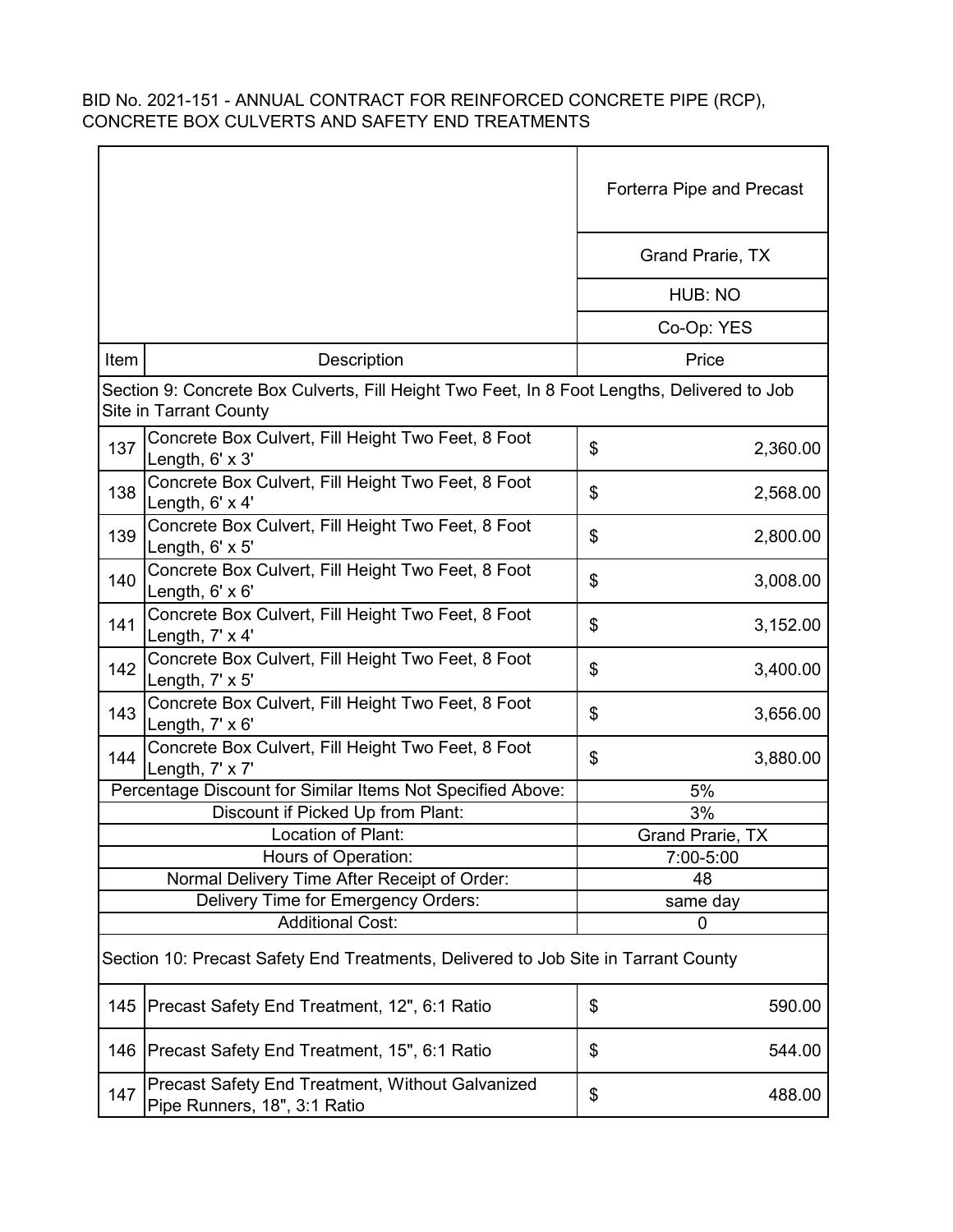|                                                                                                | Forterra Pipe and Precast<br><b>Grand Prarie, TX</b> |  |  |  |
|------------------------------------------------------------------------------------------------|------------------------------------------------------|--|--|--|
|                                                                                                |                                                      |  |  |  |
|                                                                                                | HUB: NO                                              |  |  |  |
|                                                                                                | Co-Op: YES                                           |  |  |  |
| Item<br>Description                                                                            | Price                                                |  |  |  |
| Section 10: Precast Safety End Treatments, Delivered to Job Site in Tarrant County             |                                                      |  |  |  |
| Precast Safety End Treatment, Without Galvanized<br>148<br>Pipe Runners, 18", 4:1 Ratio        | \$<br>571.00                                         |  |  |  |
| Precast Safety End Treatment, Without Galvanized<br>149<br>Pipe Runners, 18", 6:1 Ratio        | \$<br>779.00                                         |  |  |  |
| Precast Safety End Treatment, Without Galvanized<br>150<br>Pipe Runners, 24", 3:1 Ratio        | \$<br>652.00                                         |  |  |  |
| Precast Safety End Treatment, Without Galvanized<br>151<br>Pipe Runners, 24", 4:1 Ratio        | \$<br>803.00                                         |  |  |  |
| Precast Safety End Treatment, Without Galvanized<br>152<br>Pipe Runners, 24", 6:1 Ratio        | \$<br>1,039.00                                       |  |  |  |
| Precast Safety End Treatment, Without Galvanized<br>153<br>Pipe Runners, 30", 3:1 Ratio        | \$<br>1,018.00                                       |  |  |  |
| Precast Safety End Treatment, Without Galvanized<br>154<br>Pipe Runners, 30", 4:1 Ratio        | \$<br>1,267.00                                       |  |  |  |
| Precast Safety End Treatment, Without Galvanized<br>155<br>Pipe Runners, 30", 6:1 Ratio        | \$<br>1,792.00                                       |  |  |  |
| Precast Safety End Treatment, With Type "C"<br>156<br>Galvanized Pipe, Runners, 30", 3:1 Ratio | \$<br>1,518.00                                       |  |  |  |
| Precast Safety End Treatment, With Type "C"<br>157<br>Galvanized Pipe, Runners, 30", 4:1 Ratio | \$<br>1,910.00                                       |  |  |  |
| Precast Safety End Treatment, With Type "C"<br>158<br>Galvanized Pipe, Runners, 30", 6:1 Ratio | \$<br>2,813.00                                       |  |  |  |
| Precast Safety End Treatment, With Type "P"<br>159<br>Galvanized Pipe, Runners, 30", 3:1 Ratio | \$<br>1,637.00                                       |  |  |  |
| Precast Safety End Treatment, With Type "P"<br>160<br>Galvanized Pipe, Runners, 30", 4:1 Ratio | \$<br>1,910.00                                       |  |  |  |
| Precast Safety End Treatment, Without Galvanized<br>161<br>Pipe Runners, 36", 3:1 Ratio        | \$<br>1,558.00                                       |  |  |  |
| Precast Safety End Treatment, Without Galvanized<br>162<br>Pipe Runners, 36", 4:1 Ratio        | \$<br>1,971.00                                       |  |  |  |
| Precast Safety End Treatment, Without Galvanized<br>163<br>Pipe Runners, 36", 6:1 Ratio        | \$<br>2,738.00                                       |  |  |  |